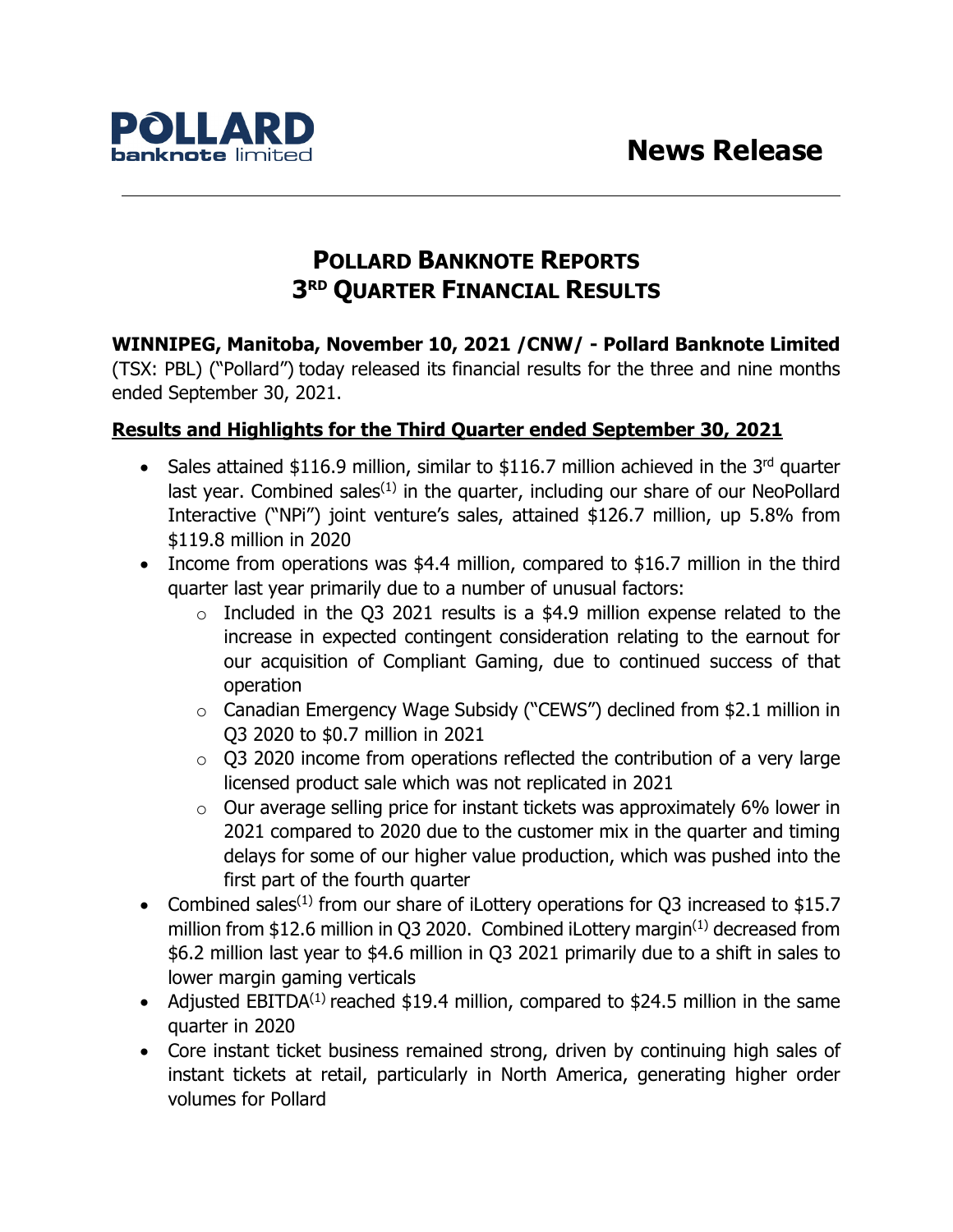- Charitable gaming revenue continued to reflect very strong consumer demand, exceeding pre-COVID-19 levels for the second quarter in a row
- Our largest market for Diamond Game eGaming machines, Ontario, re-opened its retail bingo halls allowing our machines to generate revenue for the first time in 2021
- (1) See Non-GAAP financial measures for explanation

"Pollard Banknote's third quarter results reflect the ongoing investment and growth in a number of our business lines and, despite some non-routine negative impacts on our financial numbers, we continue to be satisfied with the progress all of our businesses have achieved," stated John Pollard, Co-Chief Executive Officer. "The lottery market for instant tickets continues to see strong levels of retail sales especially in the United States and shows no signs of returning to the lower levels seen prior to COVID-19."

"A number of unusual transactions impacted negatively the Q3 2021 results compared with those of last year. Our Compliant Gaming business has performed at record levels throughout 2021 including the most recent three months and, as a result, we have increased our contingent consideration accrual relating to the earnout provision in the acquisition by \$4.9 million. Our accounting rules require this increased liability to be expensed in the income statement, reducing our income from operations, net income and earnings per share accordingly. Increasing the earnout liability of course is a very positive reflection of the strong results generated by Compliant since our acquisition."

"The third quarter of 2020 also reflected a very large sale in our licensed products operation which was not replicated in 2021. Sales of this nature are very lumpy and result in some variability in our earnings trend. Changes in the value of the Canadian dollar resulted in an unrealized foreign exchange loss of \$2.2 million in the third quarter related to our U.S. dollar debt, compared to an unrealized foreign exchange gain of \$2.8 million record in the comparable period last year, generating a \$5.0 million negative swing on our third quarter income before income taxes."

"In addition to the above matters, despite a strong level of orders for our instant tickets, our volumes were negatively impacted by a number of factors:

- Our production processes were impacted somewhat by delays in the supply chains for certain inputs, which resulted in scheduling inefficiencies and some production delays
- Similar to the timing of supply inputs, transportation of our finished goods to lotteries has also been hit with both delays, and increased costs, due to the worldwide transportation backlogs, which is delaying some revenue recognition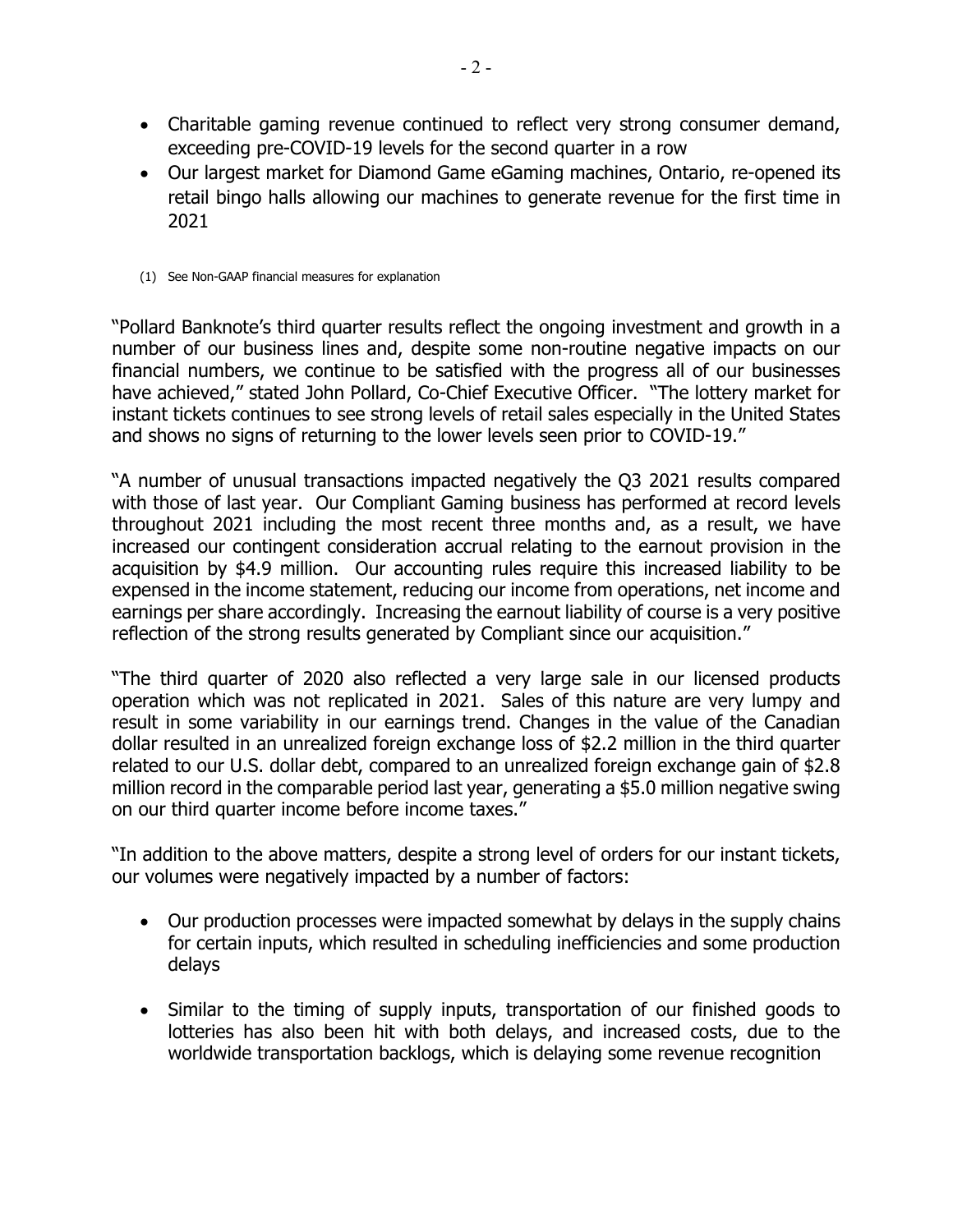- Increased difficulty in recruiting new staff, common to many companies currently, has hampered our ability to increase production volumes
- During the quarter we incurred some instant ticket production inefficiencies which negatively impacted our margins"

"Our operations in certain of our digital and lottery management areas including mkodo and Next Generation Lotteries ("NGL") generated lower than expected results during the third quarter of 2021. NGL traditionally generates significantly higher sales and contribution in the fourth quarter and we also anticipate new projects to commence in the fourth quarter for mkodo."

"iLottery reached a combined level of revenue among all of our iLottery operations of \$15.7 million, up approximately 25% from the same period last year, as revenue from some of our newer lotteries continued to increase. Our margin contribution from the third quarter was lower than the comparable period last year due to lower sales in Michigan and the impact of increased sales of lower margin gaming verticals."

"Our charitable gaming and Diamond Game operations continued the trend of very high consumer demand for all of our products: pull-tabs, bingo and eGaming machines. Capacity limits in the production of our paper-based products remain a challenge in trying to meet these demands and we continue to focus on increasing our production through accelerated hiring and expanding machine capacity, with improved results in these areas starting to come to fruition."

"At the beginning of the third quarter, the province of Ontario allowed the re-opening of various retail sites including bingo halls which house our Diamond Game eGaming machines. This market is the largest single jurisdiction hosting our eGaming machines and while not quite back to pre-COVID levels of operation, its return has made a very significant positive impact to our operations."

"We are very excited to see all of our products and services generating significant engagement with lotteries and the retail consumers around the world," commented Doug Pollard, Co-Chief Executive Officer. "Our focused strategy of being the partner of choice for the lottery and charitable gaming industry allows us to provide solutions across the spectrum of needs and opportunities for these important organizations."

"While our third quarter financial results were negatively impacted by a number of unusual items, the longer term positive trends of all of our product offerings is very evident and we remain very excited about both the short and long-term expectations for our organization," concluded John Pollard. "Indeed, we expect a number of the issues discussed today to lead to much stronger financial results in the fourth quarter and continue to generate positive results throughout 2022. We are very thankful for our entire team's dedication and hard work throughout this past quarter and look forward to continued success in the future."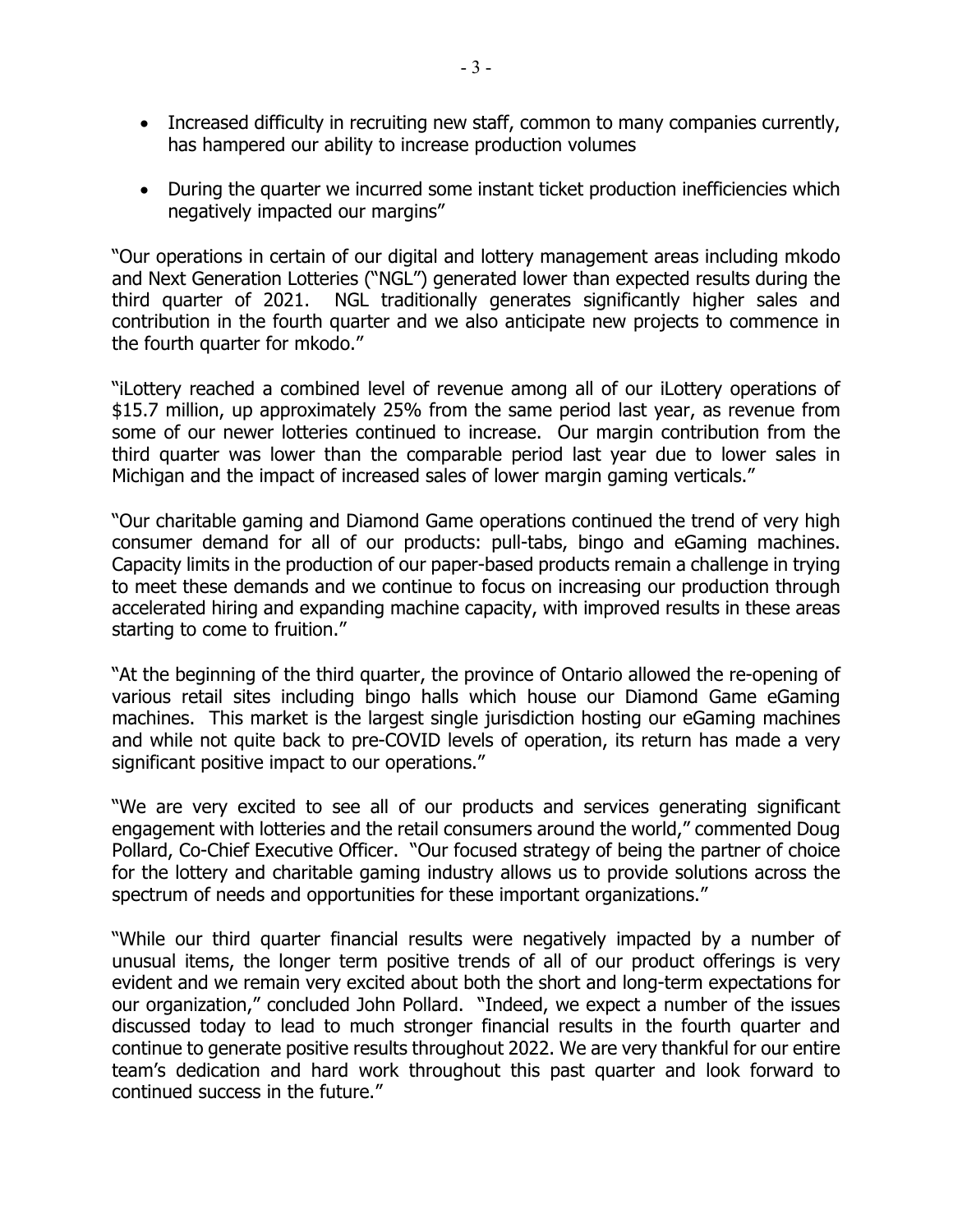#### **Use of Non-GAAP Financial Measures**

Reference to "EBITDA" is to earnings before interest, income taxes, depreciation, amortization and purchase accounting amortization. Reference to "Adjusted EBITDA" is to EBITDA before unrealized foreign exchange gains and losses, and certain non-recurring items including severance costs, acquisition costs, litigation settlement costs and contingent consideration fair value adjustments. Adjusted EBITDA is an important metric used by many investors to compare issuers on the basis of the ability to generate cash from operations and management believes that, in addition to net income, Adjusted EBITDA is a useful supplementary measure.

Reference to "Combined sales" is to sales recognized under GAAP plus Pollard's 50% proportionate share of NeoPollard Interactive LLC's ("NPi") sales, its iLottery joint venture operation. Reference to "Combined iLottery sales" is to sales recognized under GAAP for Pollard's 50% proportionate share of its Michigan Lottery joint iLottery operation plus Pollard's 50% proportionate share of NeoPollard Interactive LLC's ("NPi") sales, its iLottery joint venture operation.

EBITDA, Adjusted EBITDA, Combined sales and Combined iLottery sales are measures not recognized under GAAP and do not have a standardized meaning prescribed by GAAP. Therefore, these measures may not be comparable to similar measures presented by other entities. Investors are cautioned that EBITDA, Adjusted EBITDA, Combined sales and Combined iLottery sales should not be construed as alternatives to net income or sales as determined in accordance with GAAP as an indicator of Pollard's performance or to cash flows from operating, investing and financing activities as measures of liquidity and cash flows.

### **Forward-Looking Statements**

Certain statements in this report may constitute "forward-looking" statements which involve known and unknown risks, uncertainties and other factors which may cause actual results, performance or achievements to be materially different from any future results, performance or achievements expressed or implied by such forward looking statements. When used in this document, such statements include such words as "may," "will," "expect," "believe," "plan" and other similar terminology. These statements reflect management's current expectations regarding future events and operating performance and speak only as of the date of this document. There should not be an expectation that such information will in all circumstances be updated, supplemented or revised whether as a result of new information, changing circumstances, future events or otherwise.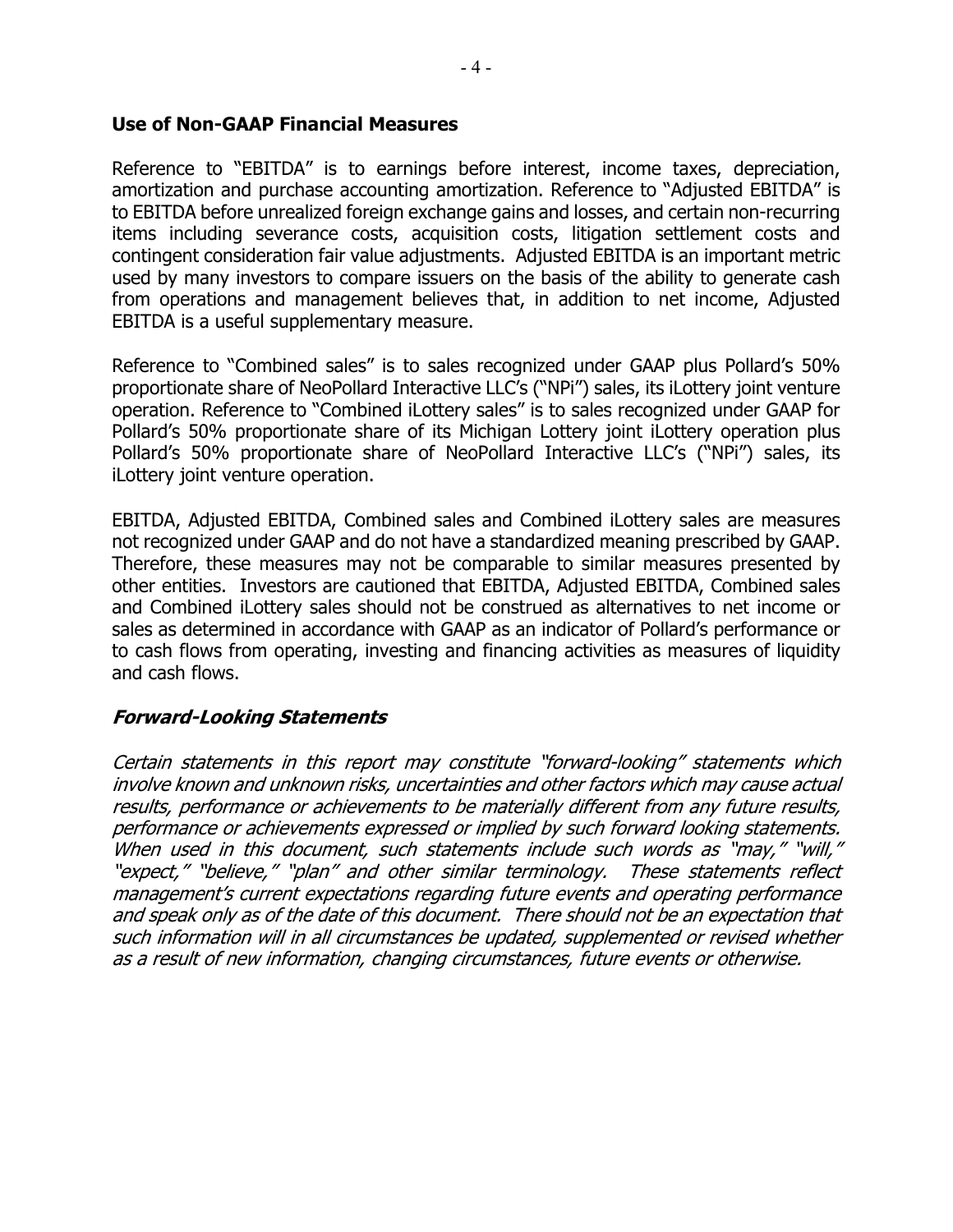### **POLLARD BANKNOTE LIMITED**

Pollard is one of the leading providers of products and services to lottery and charitable gaming industries throughout the world. Management believes Pollard is the largest provider of instant tickets based in Canada and the second largest producer of instant tickets in the world. In addition, management believes Pollard is also the second largest bingo paper and pull-tab supplier to the charitable gaming industry in North America and, through its 50% joint venture, the largest supplier of iLottery solutions to the U.S. lottery market.

On December 30, 2020, Pollard signed and closed a definitive agreement to purchase 100% of the equity of Compliant Gaming, LLC ("Compliant") for a purchase price of \$19.0 million U.S. dollars (\$24.3 million) prior to standard working capital adjustments and potential future earn-out payments based on certain EBITDA targets. Compliant is a leading provider of electronic pull-tab gaming systems and products to the charitable gaming market.

On January 14, 2021, Pollard completed the acquisition of Next Generation Lotteries AS ("NGL"). On December 31, 2020, Pollard signed a definitive agreement to acquire 100% of the equity of NGL for a purchase price of €36.0 million (\$56.5 million), prior to standard working capital adjustments and certain deferred cash considerations, of which €32.0 million (\$50.2 million) was paid at the time of closing and the remaining  $€4.0$  million (\$6.3 million) will be paid upon the achievement of certain gross margin targets in 2021. The purchase price was funded from existing Pollard cash resources and availability under our existing senior credit facilities for approximately  $E$ 27.4 million (\$43.0 million) and the issuance of treasury shares of Pollard for approximately  $€4.6$  million (\$7.2 million).

On February 9, 2021, Pollard announced that it had entered into an agreement with a syndicate of underwriters to purchase, on a bought deal basis, 812,000 common shares of Pollard at a price of \$36.95 per share. Pollard also granted the underwriters an overallotment option exercisable at any time up to 30 days following the closing of the offering, to purchase up to an additional 121,800 common shares. The offering, including the full over-allotment, closed on March 2, 2021. The total gross proceeds, prior to any commissions and offering expenses, from the sale of 933,800 common shares was approximately \$34.5 million. Pollard used the net proceeds to repay indebtedness under Pollard's credit facility incurred in the acquisitions of Compliant and NGL.

The selected financial and operating information has been derived from, and should be read in conjunction with, the unaudited condensed consolidated interim financial statements of Pollard as at and for the three and nine months ended September 30, 2021. These financial statements have been prepared in accordance with the International Financial Accounting Standards ("IFRS" or "GAAP").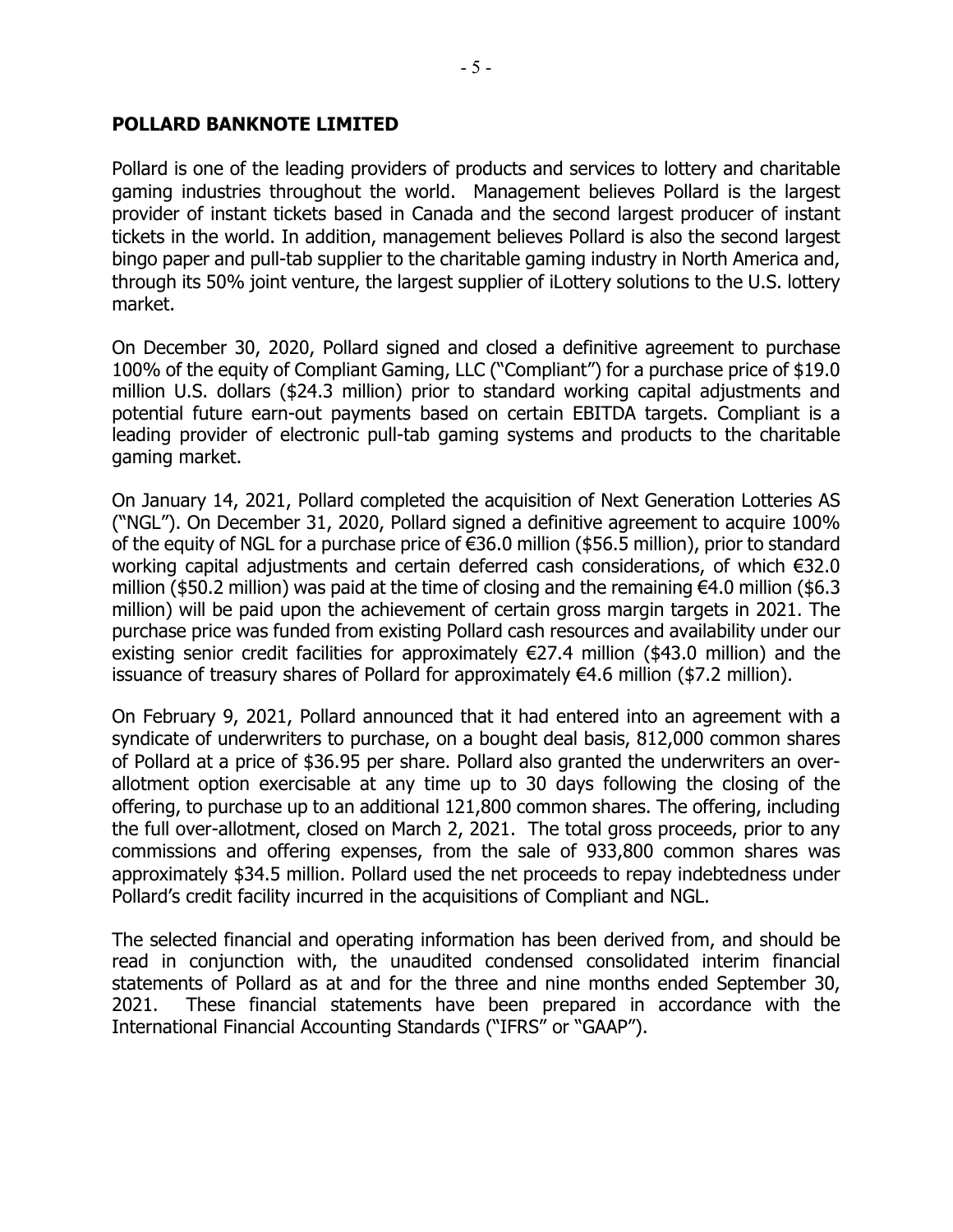| <b>HIGHLIGHTS</b>                                                                                                           | Three months ended<br>September 30, 2021 |                                             |                         | Three months ended<br>September 30, 2020     |
|-----------------------------------------------------------------------------------------------------------------------------|------------------------------------------|---------------------------------------------|-------------------------|----------------------------------------------|
| <b>Sales</b><br><b>Gross Profit</b><br><b>Gross Profit % of sales</b>                                                       | \$<br>\$                                 | 116.9 million<br>21.5 million<br>18.4%      | \$<br>\$                | 116.7 million<br>27.8 million<br>23.8%       |
| <b>Administration expenses</b><br><b>Selling expenses</b>                                                                   | \$<br>\$                                 | 11.2 million<br>4.2 million                 | \$<br>\$                | 10.3 million<br>3.8 million                  |
| (Gain) loss on NPi equity investment<br><b>Other (income) expenses</b><br>Unrealized foreign exchange (gain)<br>loss        | (\$<br>$\frac{6}{9}$                     | 2.6 million)<br>4.3 million<br>2.2 million  | $($ \$<br>(\$<br>$($ \$ | 0.8 million)<br>2.2 million)<br>2.8 million) |
| Net income (loss)                                                                                                           | $($ \$                                   | 0.6 million)                                | \$                      | 13.2 million                                 |
| Net income (loss) per share (basic and<br>diluted)                                                                          | $($ \$                                   | 0.02)                                       | \$                      | 0.51                                         |
| <b>Adjusted EBITDA:</b>                                                                                                     |                                          |                                             |                         |                                              |
| Lotteries and charitable gaming<br><b>Diamond Game and Compliant</b>                                                        | \$                                       | 13.7 million<br>5.7 million                 | \$                      | 21.9 million<br>2.6 million                  |
| <b>Total adjusted EBITDA</b>                                                                                                | \$                                       | 19.4 million                                | \$                      | 24.5 million                                 |
|                                                                                                                             | Nine months ended<br>September 30, 2021  |                                             |                         |                                              |
|                                                                                                                             |                                          |                                             |                         | Nine months ended<br>September 30, 2020      |
| <b>Sales</b><br><b>Gross Profit</b><br><b>Gross Profit % of sales</b>                                                       | \$<br>\$                                 | 342.5 million<br>68.6 million<br>20.0%      | \$<br>\$                | 310.4 million<br>68.2 million<br>22.0%       |
| <b>Administration expenses</b><br><b>Selling expenses</b>                                                                   | \$<br>\$                                 | 34.3 million<br>11.7 million                | \$<br>\$                | 30.0 million<br>10.9 million                 |
| (Gain) loss on NPi equity investment<br><b>Other (income) expenses</b><br><b>Unrealized foreign exchange loss</b><br>(gain) | (\$<br>\$<br>(4)                         | 9.1 million)<br>2.9 million<br>0.3 million) | \$<br>(\$<br>\$         | 0.0 million<br>8.7 million)<br>1.6 million   |
| <b>Net income</b>                                                                                                           | \$                                       | 14.5 million                                | \$                      | 21.1 million                                 |
| Net income per share (basic and<br>diluted)                                                                                 | \$                                       | 0.54                                        | \$                      | 0.82                                         |
| <b>Adjusted EBITDA:</b>                                                                                                     |                                          |                                             |                         |                                              |
| Lotteries and charitable gaming<br><b>Diamond Game and Compliant</b>                                                        | \$                                       | 52.0 million<br>13.3 million                | \$                      | 56.0 million<br>4.3 million                  |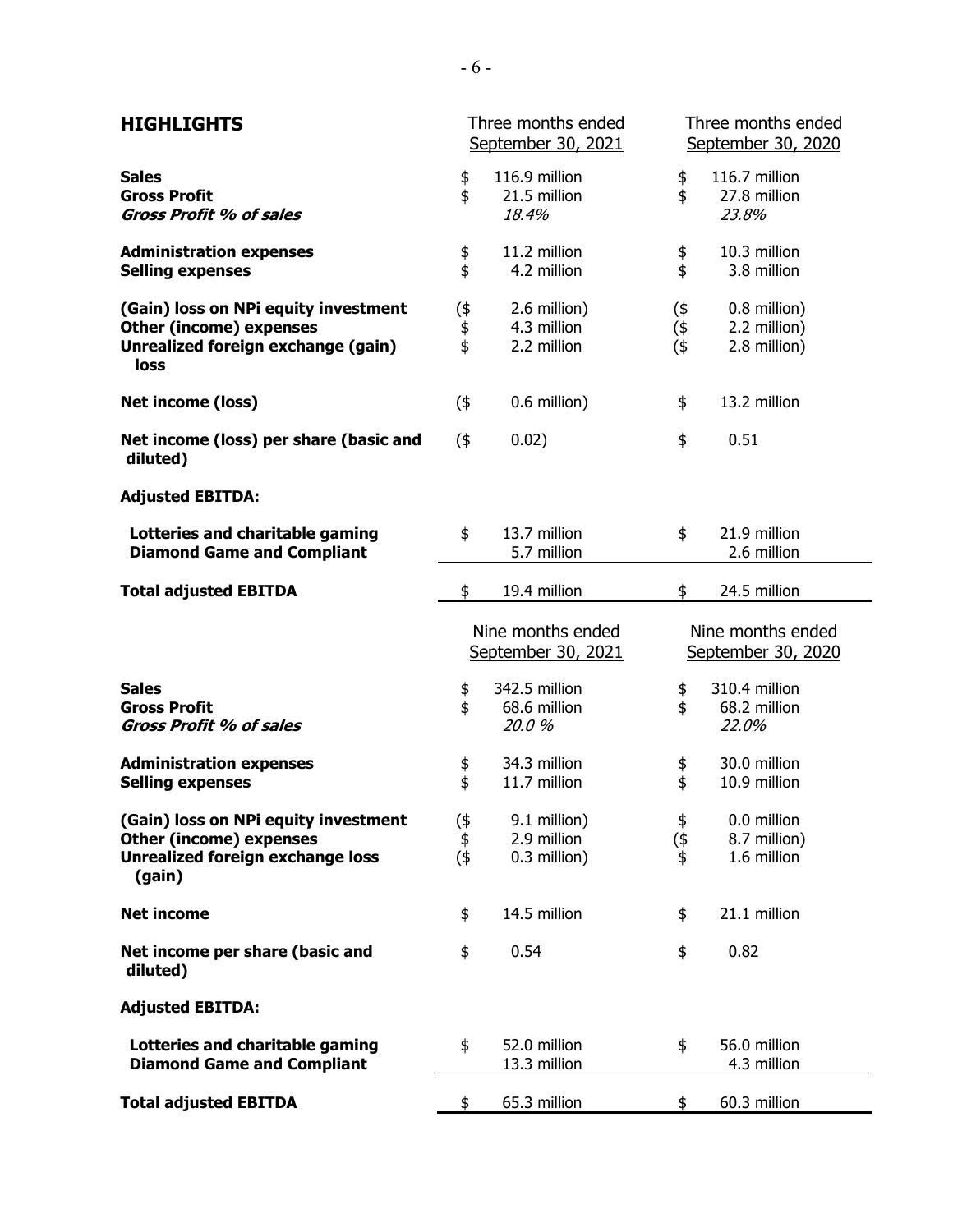#### **SELECTED FINANCIAL INFORMATION**

| (millions of dollars)                   | Three months          | Three months          | Nine months           | Nine months           |
|-----------------------------------------|-----------------------|-----------------------|-----------------------|-----------------------|
|                                         | ended                 | ended                 | ended                 | ended                 |
|                                         | September 30,<br>2021 | September 30,<br>2020 | September 30,<br>2021 | September 30,<br>2020 |
|                                         | (unaudited)           | (unaudited)           | (unaudited)           | (unaudited)           |
| Sales                                   | \$116.9               | \$116.7               | \$342.5               | \$310.4               |
| Cost of sales                           | 95.4                  | 88.9                  | 273.9                 | 242.2                 |
| Gross profit                            | 21.5                  | 27.8                  | 68.6                  | 68.2                  |
| Administration expenses                 | 11.2                  | 10.3                  | 34.3                  | 30.0                  |
| Selling expenses                        | 4.2                   | 3.8                   | 11.7                  | 10.9                  |
| Gain on NPi equity investment           | (2.6)                 | (0.8)                 | (9.1)                 | 0.0                   |
| Other (income) expenses                 | 4.3                   | (2.2)                 | 2.9                   | (8.7)                 |
| Income from operations                  | 4.4                   | 16.7                  | 28.8                  | 36.0                  |
| Foreign exchange (gain) loss            | 1.7                   | (1.8)                 | 1.5                   | 2.3                   |
| Interest expense                        | 1.2                   | 1.0                   | 3.4                   | 3.9                   |
| Income before income taxes              | 1.5                   | 17.5                  | 23.9                  | 29.8                  |
| Income taxes:                           |                       |                       |                       |                       |
| Current                                 | 4.2                   | 3.9                   | 13.3                  | 8.0                   |
| Deferred (reduction)                    | (2.1)                 | 0.4                   | (3.9)                 | 0.7                   |
|                                         | 2.1                   | 4.3                   | 9.4                   | 8.7                   |
| Net income (loss)                       | (\$0.6)               | \$13.2                | \$14.5                | \$21.1                |
| Adjustments:                            |                       |                       |                       |                       |
| Amortization and depreciation           | 9.6                   | 8.3                   | 28.8                  | 23.7                  |
| Interest                                | 1.2                   | 1.0                   | 3.4                   | 3.9                   |
| Income taxes                            | 2.1                   | 4.3                   | 9.4                   | 8.7                   |
| <b>EBITDA</b>                           | \$12.3                | \$26.8                | \$56.1                | \$57.4                |
| Unrealized foreign exchange (gain) loss | 2.2                   | (2.8)                 | (0.3)                 | 1.6                   |
| Acquisition costs                       | 0.0                   | 0.5                   | 1.0                   | 1.3                   |
| Contingent consideration adjustment     | 4.9                   | 0.0                   | 6.0                   | 0.0                   |
| Litigation settlement cost              | 0.0                   | 0.0                   | 2.5                   | 0.0                   |
| Adjusted EBITDA                         | \$19.4                | \$24.5                | \$65.3                | \$60.3                |

|                                      | September 30, | December 31, |  |
|--------------------------------------|---------------|--------------|--|
|                                      | 2021          | 2020         |  |
|                                      |               |              |  |
| <b>Total Assets</b>                  | \$462.0       | \$404.6      |  |
| <b>Total Non-Current Liabilities</b> | \$161.5       | \$191.3      |  |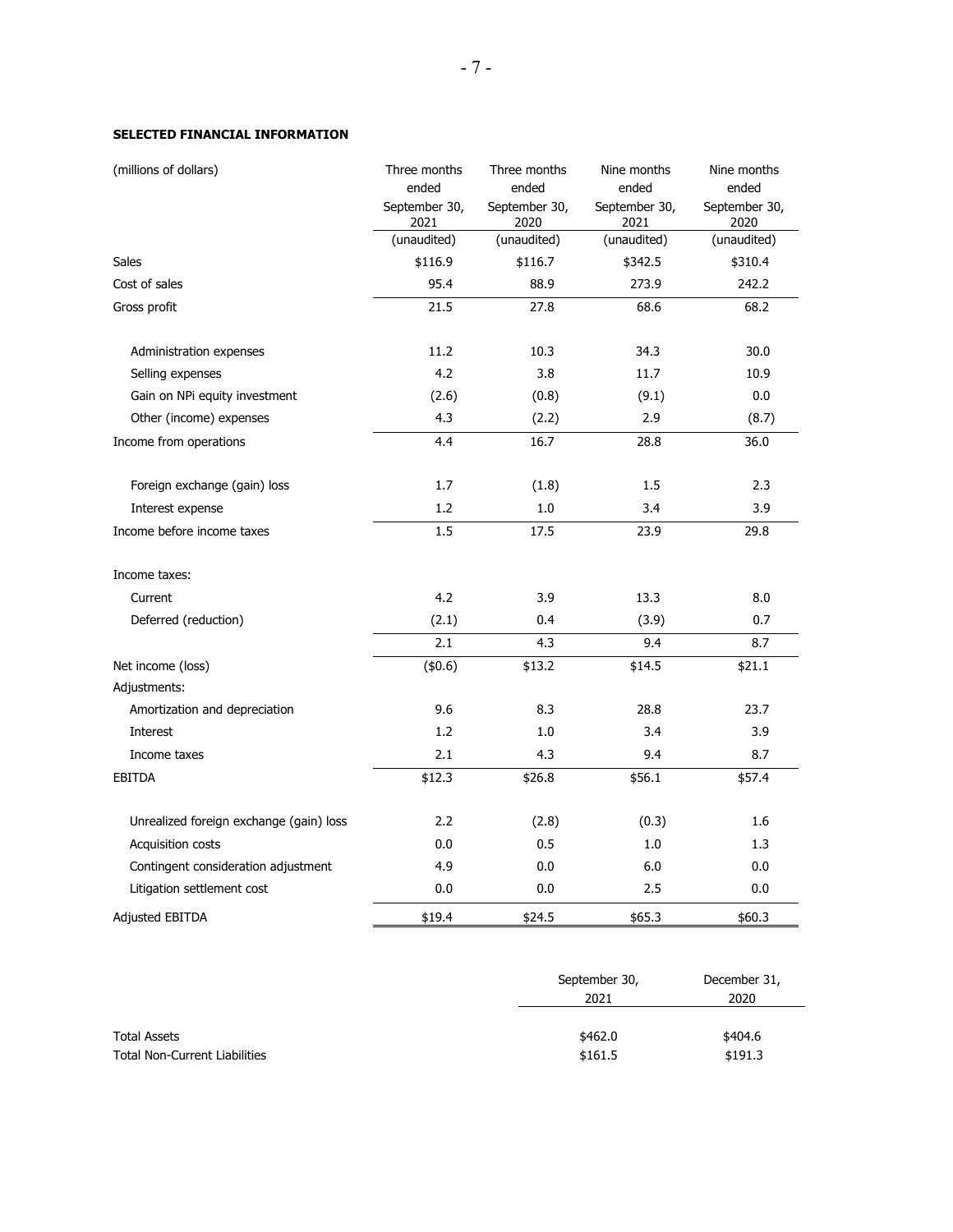### **Results of Operations – Three months ended September 30, 2021**

During the three months ended September 30, 2021, Pollard achieved sales of \$116.9 million, compared to \$116.7 million in the three months ended September 30, 2020. Factors impacting the \$0.2 million sales increase were:

- $\triangleright$  Higher charitable gaming volumes increased sales by \$2.0 million in the third quarter of 2021, as compared to the third quarter of 2020, as sales of pull-tab tickets maintained the strong, record high volumes achieved in the second quarter of 2021, due to strong demand. eGaming systems revenue increased \$2.9 million as compared to 2020 predominately as a result of the acquisition of Compliant and the impact of the Ontario market re-opening bingo halls. In addition, the higher average selling price of charitable games in 2021 further increased sales by \$0.7 million.
- $\triangleright$  Higher sales of ancillary lottery products and services increased revenue in the third quarter of 2021 by \$4.3 million. This increase was primarily from increased sales of retail merchandising products and the addition of NGL. As well, higher instant ticket sales volumes increased sales by a further \$3.7 million in the quarter. Partially offsetting these increases was the lower instant ticket average selling price, which reduced sales by \$4.5 million, due primarily to the customer sales mix and slightly lower proprietary product sales due to the timing of some games being pushed into the fourth quarter.
- $\triangleright$  Lower sales from Michigan iLottery decreased revenue in the third quarter of 2021 by \$3.2 million excluding the negative impact of foreign exchange rates of \$0.4 million, as compared to 2020 when Michigan iLottery sales reached near record quarterly levels.

During the three months ended September 30, 2021, Pollard generated approximately 68.3% (2020 – 73.9%) of its revenue in U.S. dollars including a portion of international sales which are priced in U.S. dollars. During the third quarter of 2021 the actual U.S. dollar value was converted to Canadian dollars at \$1.250, compared to a rate of \$1.331 during the third quarter of 2020. This 6.1% decrease in the U.S. dollar value resulted in an approximate decrease of \$5.2 million in revenue relative to the third quarter of 2020. In addition, during the quarter the value of the Canadian dollar strengthened against the Euro resulting in an approximate decrease of \$0.5 million in revenue relative to the third quarter of 2020.

Cost of sales was \$95.4 million in the third quarter of 2021 compared to \$88.9 million in the third quarter of 2020. The increase of \$6.5 million was primarily a result of the addition of NGL. In addition, higher sales of retail merchandising products, and some instant ticket production inefficiencies, further added to the increase in cost of sales in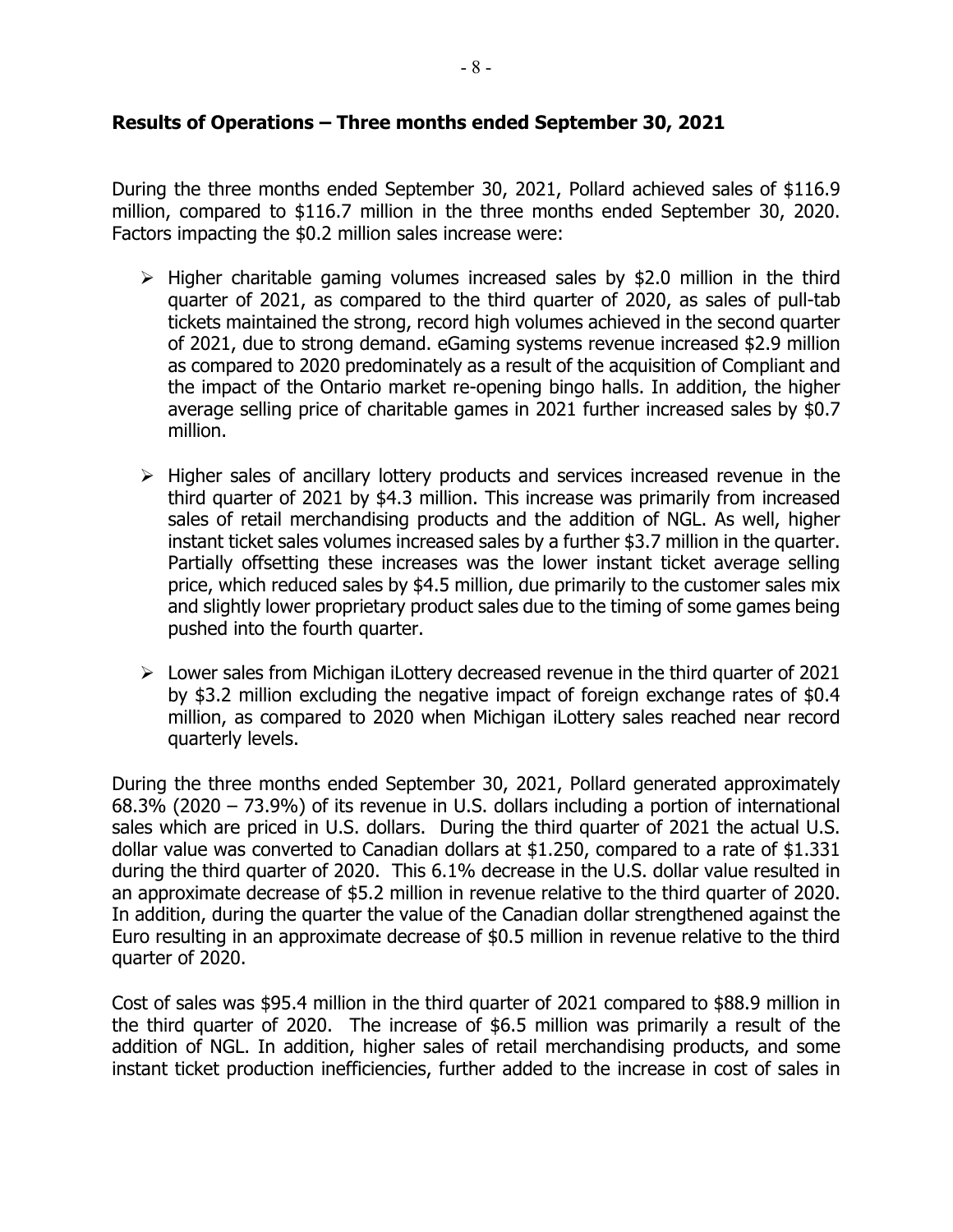2021. Partially offsetting these increases was the impact of lower exchange rates on U.S. dollar denominated expenses in the third quarter of 2021 which decreased cost of sales.

Gross profit was \$21.5 million (18.4% of sales) in the third quarter of 2021 compared to \$27.8 million (23.8% of sales) in the third quarter of 2020. The gross profit in the third quarter 2020 was at a record high due, in part, to a significant licensed product sale, higher average instant ticket selling price and higher Michigan iLottery sales. This decrease in gross profit was primarily due to reduced gross profit on instant tickets sales, as a result of an unfavorable customer mix, resulting in lower average selling prices, and production inefficiencies. A further decrease in gross profit was as a result of lower Michigan iLottery sales and the addition of NGL. These decreases were partially offset by the increases in gross profit from higher charitable and eGaming systems sales. The lower gross profit percentage was due to the reduction in Michigan iLottery sales, lower licensed product sales and the mix of instant ticket sales, as well as the inclusion of NGL having a negative impact on our overall margin percentage.

Administration expenses increased to \$11.2 million in the third quarter of 2021 from \$10.3 million in the third quarter of 2020. The increase of \$0.9 million was a result of the additions of NGL, in addition to increased compensation to support Pollard's growth strategies. Partially offsetting these increases was a reduction in professional fees, including acquisition costs, in 2021.

Selling expenses increased to \$4.2 million in the third quarter of 2021 from \$3.8 million in the third quarter of 2020 primarily due to the addition of NGL.

Pollard's share of income from its 50% owned iLottery joint venture, NeoPollard Interactive LLC ("NPi"), increased to \$2.6 million in the third quarter of 2021 from \$0.8 in the third quarter of 2020. This \$1.8 million increase was primarily due to the increase in revenue in 2021, as compared to 2020. Contracts held by NPi experienced organic growth, in addition to the added sales increase from the launch of the Alberta Gaming, Liquor & Cannabis ("AGLC") iLottery platform, which went live with a select product launch on September 30, 2020.

Other expenses were \$4.3 million in the third quarter of 2021 compared to other income of \$2.2 million in the third quarter of 2020. This change of \$6.5 million was primarily due to the contingent consideration accrual adjustment, as part of our Compliant acquisition, which increased other expenses by \$4.9 million, as well as the reduction in Canada emergency wage subsidy ("CEWS") recognized in the third quarter of 2021, as compared to 2020, of \$1.4 million.

The net foreign exchange loss was \$1.7 million in the third quarter of 2021 compared to a net gain of \$1.8 million in the third quarter of 2020. The 2021 net foreign exchange loss of \$1.7 million consisted of a \$2.2 million unrealized foreign exchange loss, comprised predominately of an unrealized loss on U.S. dollar denominated liabilities, due to the weakening of the Canadian dollar at the end of the quarter, which was partially offset by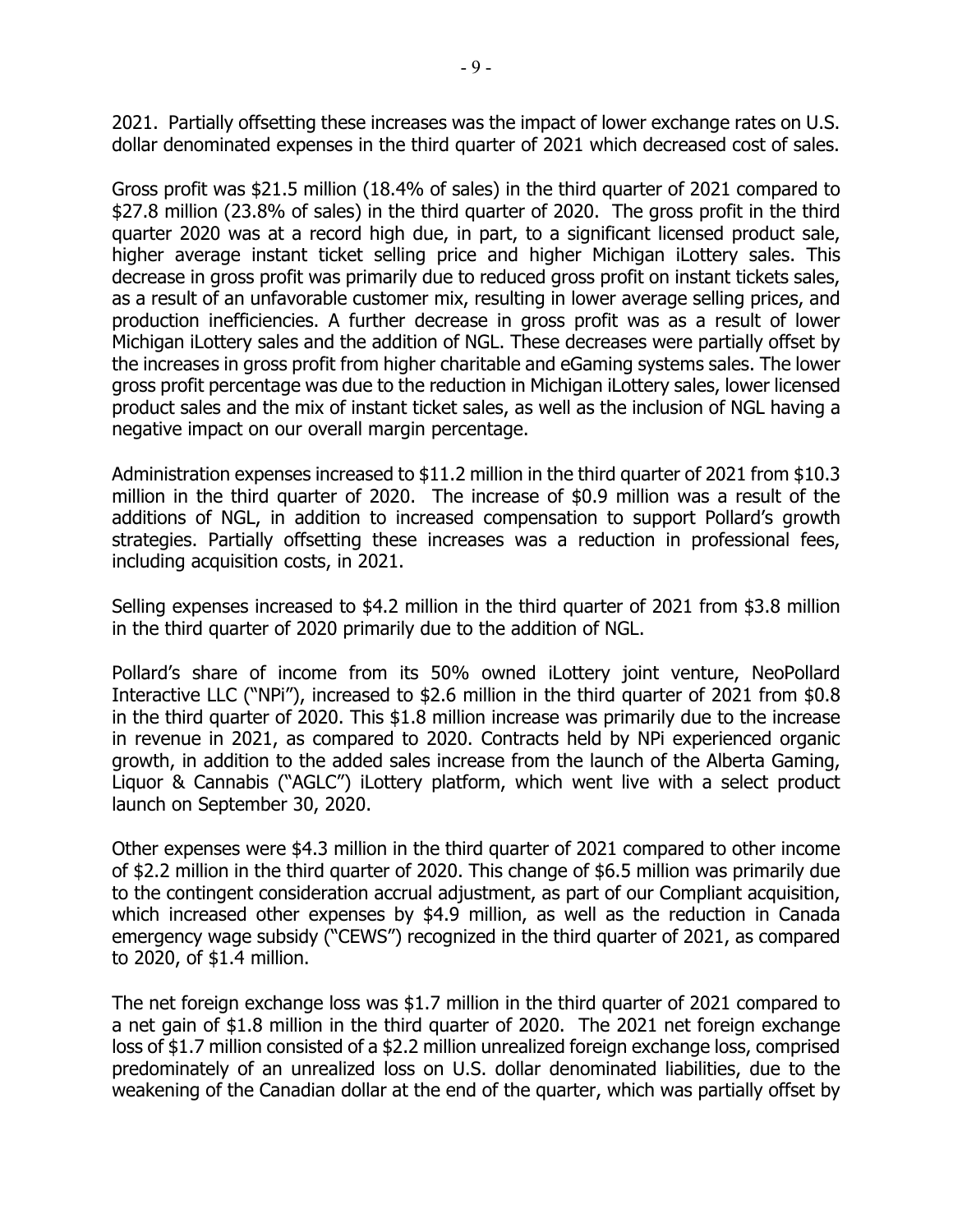an unrealized gain on U.S. dollar denominated cash and receivables. Partially offsetting the unrealized loss was a realized gain of \$0.5 million as a result of foreign currency denominated account receivables collected being converted into Canadian dollars at favorable foreign exchange rates.

The 2020 net foreign exchange gain of \$1.8 million consisted of a \$2.8 million unrealized foreign exchange gain, comprised predominately of an unrealized gain on U.S. dollar denominated liabilities, due to the strengthening of the Canadian dollar at the end of the quarter, which was partially offset by an unrealized loss on U.S. dollar denominated cash and receivables. Partially offsetting the unrealized gain was a realized loss of \$1.0 million as a result of foreign currency denominated account receivables collected being converted into Canadian dollars at unfavorable foreign exchange rates.

Adjusted EBITDA decreased to \$19.4 million in the third quarter of 2021 compared to \$24.5 million in the third quarter of 2020. The primary reasons for the \$5.1 million decrease were the decrease in gross profit of \$5.0 million (net of amortization and depreciation), higher administration expenses (net of acquisition costs) of \$1.4 million, an increase in selling expenses of \$0.4 million and a decrease in other income of \$1.4 million of lower CEWS support in 2021. These decreases were partially offset by the increase in our share of income from our 50% owned iLottery joint venture, NPi, of \$1.8 million and the increase in the realized foreign exchange gain of \$1.5 million.

Interest expense increased to \$1.2 million in the third quarter of 2021 from \$1.0 million in the third quarter of 2020 primarily as a result of the interest accretion on the discounted contingent consideration, related to the Compliant purchase, in 2021.

Amortization and depreciation, including amortization of intangible assets and depreciation of property and equipment, totaled \$9.6 million during the third quarter of 2021 which increased from \$8.3 million during the third quarter of 2020. The increase of \$1.3 million was primarily as a result of the addition of Compliant and NGL, including the amortization and depreciation relating to the identifiable assets acquired, including intangible assets and property, plant and equipment.

Income tax expense was \$2.1 million in the third quarter of 2021, which was higher than the expense expected based on Pollard's domestic rate of 27.0%. This increased expense was due primarily to the tax effect of unrecognized non-capital losses and non-deductible expenses.

Income tax expense was \$4.3 million in the third quarter of 2020, an effective rate of 24.7%, lower than our domestic rate of 27.0% due primarily to the effect of foreign exchange and lower tax rates in foreign jurisdictions.

Net loss was \$0.6 million in the third quarter of 2021 compared to net income of \$13.2 million in the third quarter of 2020. The primary reasons for the change of \$13.8 million were the increase in other expenses of \$6.5 million, primarily due to the inclusion of \$4.9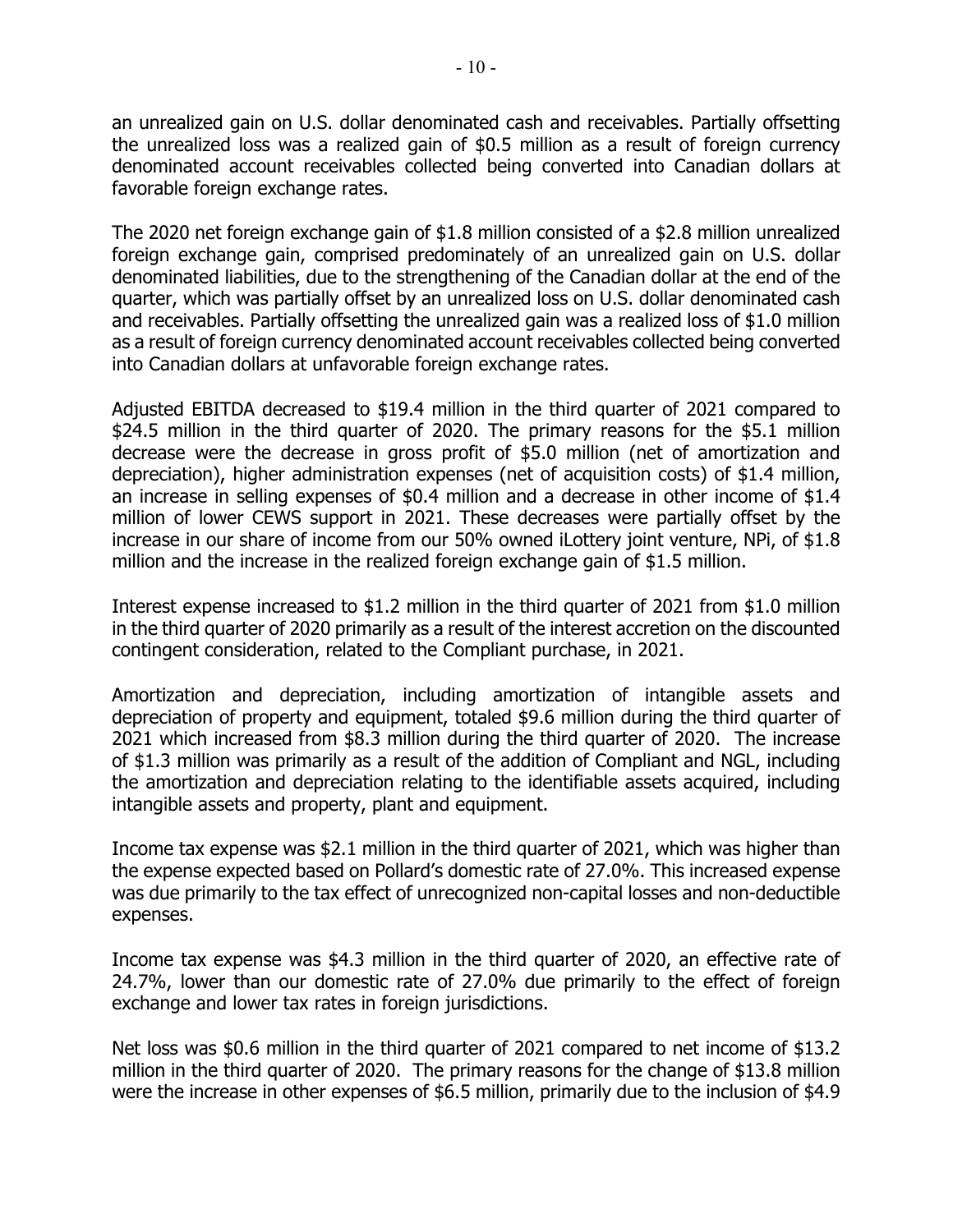million contingent consideration adjustment, a decrease in gross profit of \$6.3 million, the increase in the net foreign exchange loss of \$3.5 million, the increase in administration expenses of \$0.9 million and the increase in selling expense of \$0.4 million. These losses were partially offset by the increase in our share of income from our joint venture, NPi, of \$2.8 million and a decrease in income taxes of \$2.2 million.

Net loss per share (basic and diluted) was \$0.02 per share in the third quarter of 2021 as compared to net income per share of \$0.51 per share in the third quarter of 2020.

# **Results of Operations – Nine months ended September 30, 2021**

During the nine months ended September 30, 2021, Pollard achieved sales of \$342.5 million, compared to \$310.4 million in the nine months ended September 30, 2020. Factors impacting the \$32.1 million sales increase were:

- $\triangleright$  For the majority of the first nine months of 2021, most retail establishments where our charitable gaming products are sold were open, and sales of pull-tab tickets have reached record highs. The growth in charitable gaming volumes increased sales by \$15.7 million in the first nine months of 2021, as compared to 2020 when many retail establishments were closed for periods of time in response to the onset of COVID-19. eGaming systems revenue increased \$12.6 million as compared to 2020 as a result of the acquisition of Compliant and having more retail establishments open in 2021 including the re-opening of bingo halls in Ontario in the third quarter. In addition, the higher average selling price of charitable games in 2021 further increased sales by \$0.8 million.
- $\triangleright$  Higher sales of ancillary lottery products and services increased revenue by \$13.6 million in the first nine months of 2021. This growth was primarily as a result of the addition of NGL and increased sales of digital and loyalty products in 2021. In addition, an increase in retail merchandising product sales also contributed to the higher sales. Higher instant ticket sales volumes increased sales by \$11.0 million in 2021. Partially offsetting these increases was a slight decrease in the instant ticket average selling price which reduced sales by \$1.1 million as compared to 2020, primarily due to a less favourable customer sales mix.
- $\triangleright$  Lower sales from Michigan iLottery decreased revenue in the first nine months of 2021 by \$2.3 million, excluding the negative impact of foreign exchange rates of \$1.6 million, as compared to 2020, when Michigan iLottery sales were at record quarterly highs in the second and third quarters, after the start of the pandemic.
- $\triangleright$  During the nine months ended September 30, 2021, Pollard generated approximately 69.2% (2020 – 71.7%) of its revenue in U.S. dollars including a portion of international sales which are priced in U.S. dollars. During the first nine months of 2021 the actual U.S. dollar value was converted to Canadian dollars at \$1.251, compared to a rate of \$1.344 the first nine months of 2020. This 7.0%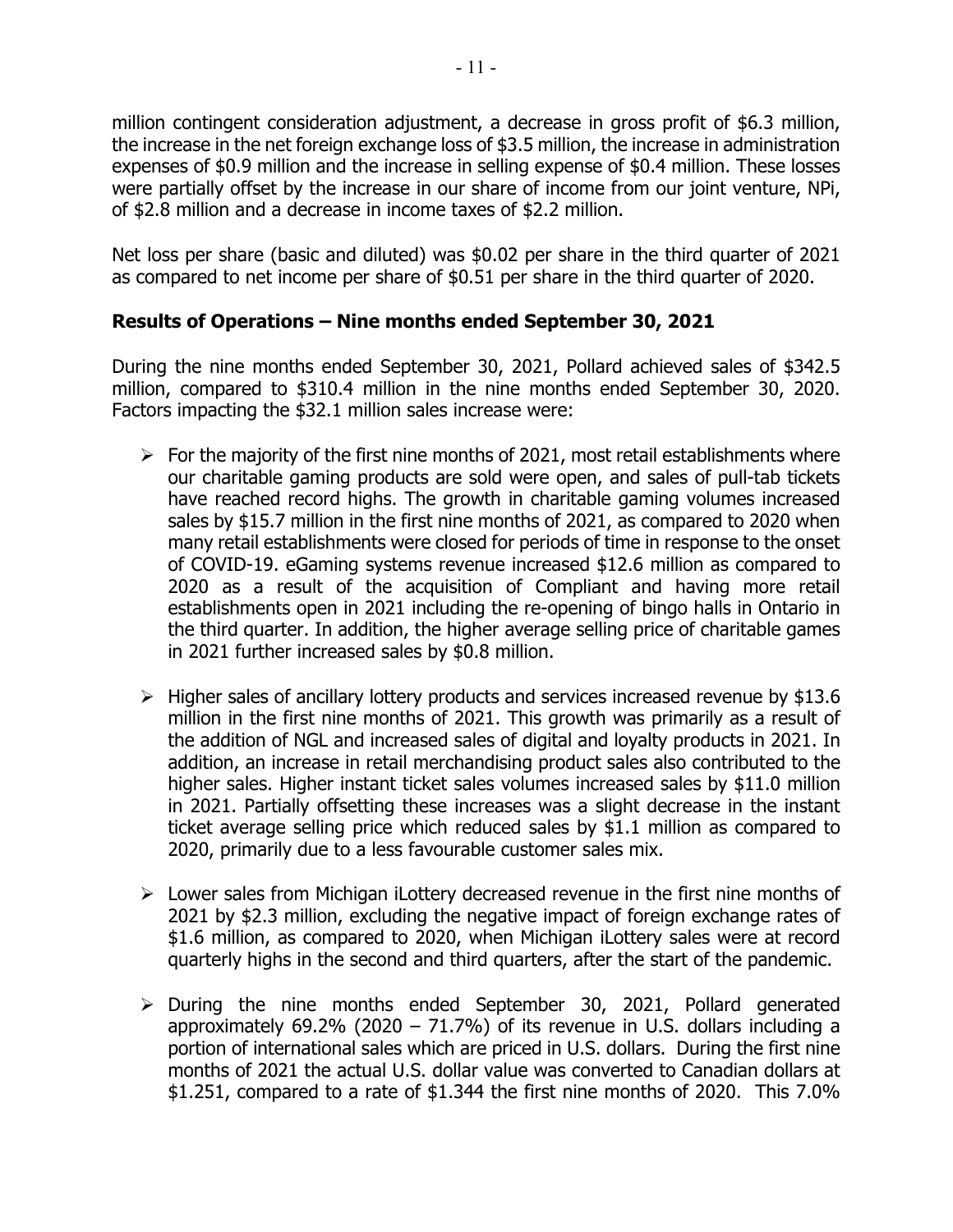decrease in the U.S. dollar value resulted in an approximate decrease of \$17.7 million in revenue relative to the first nine months of 2020. In addition, during the first nine months of 2021, the value of the Canadian dollar strengthened against the Euro resulting in an approximate decrease of \$0.5 million in revenue relative to the first nine months of 2020.

Cost of sales was \$273.9 million in the nine months ended September 30, 2021, compared to \$242.2 million in the nine months ended September 30, 2020. The increase of \$31.7 million was primarily a result of the increase in charitable gaming sales volumes, as compared to 2020, and the addition of NGL. In addition, the higher sales of ancillary lottery products and services, and instant tickets, as well as some instant ticket production inefficiencies, further added to the increase in cost of sales in 2021. Partially offsetting these increases was the impact of lower exchange rates on U.S. dollar denominated expenses in 2021 which decreased cost of sales.

Gross profit was \$68.6 million (20.0% of sales) in the nine months ended September 30, 2021, similar to \$68.2 million (22.0% of sales) in the nine months ended September 30, 2020. This increase in gross profit was primarily the result of the significant increase in charitable and eGaming sales, including the addition of Compliant, in the first nine months of 2021. In addition, an increase in merchandising product sales further increased gross profit in the first nine months of 2021. These increases were mostly offset by the decrease in Michigan iLottery gross profit, lower margin from licensed product sales and the addition of NGL. The lower gross profit percentage was due to the reduction in Michigan iLottery sales and the mix of instant ticket sales, as well as the inclusion of NGL having a negative impact on our overall margin percentage.

Administration expenses increased to \$34.3 million in the first nine months of 2021 from \$30.0 million in the first nine months of 2020. The increase of \$4.3 million was a result of the addition of NGL, in addition to increased compensation expenses, including higher incentive costs, to support Pollard's growth strategies. Partially offsetting these increases was a reduction in professional fees, including acquisition costs, in 2021.

Selling expenses increased to \$11.7 million in the first nine months of 2021 from \$10.9 million in the first nine months of 2020 primarily due to higher compensation costs and the addition of NGL. These increases were partially offset by the reduction in travel related costs due to COVID-19.

Pollard's share of income from NPi increased to \$9.1 million in the first nine months of 2021 from \$nil in 2020. This \$9.1 million increase was primarily due to the increase in revenue in 2021. Contracts held by NPi experienced organic growth, in addition to the added sales increase from the Virginia Lottery operation which added e-Instants on July 1, 2020. As well, NPi's contract with AGLC went live with a select product launch on September 30, 2020. Additionally, the unusual simultaneous significant jackpot runs for POWERBALL<sup>®</sup> and Mega Millions<sup>®</sup> which were won in the latter half of January 2021, further added to the increase in sales in early 2021.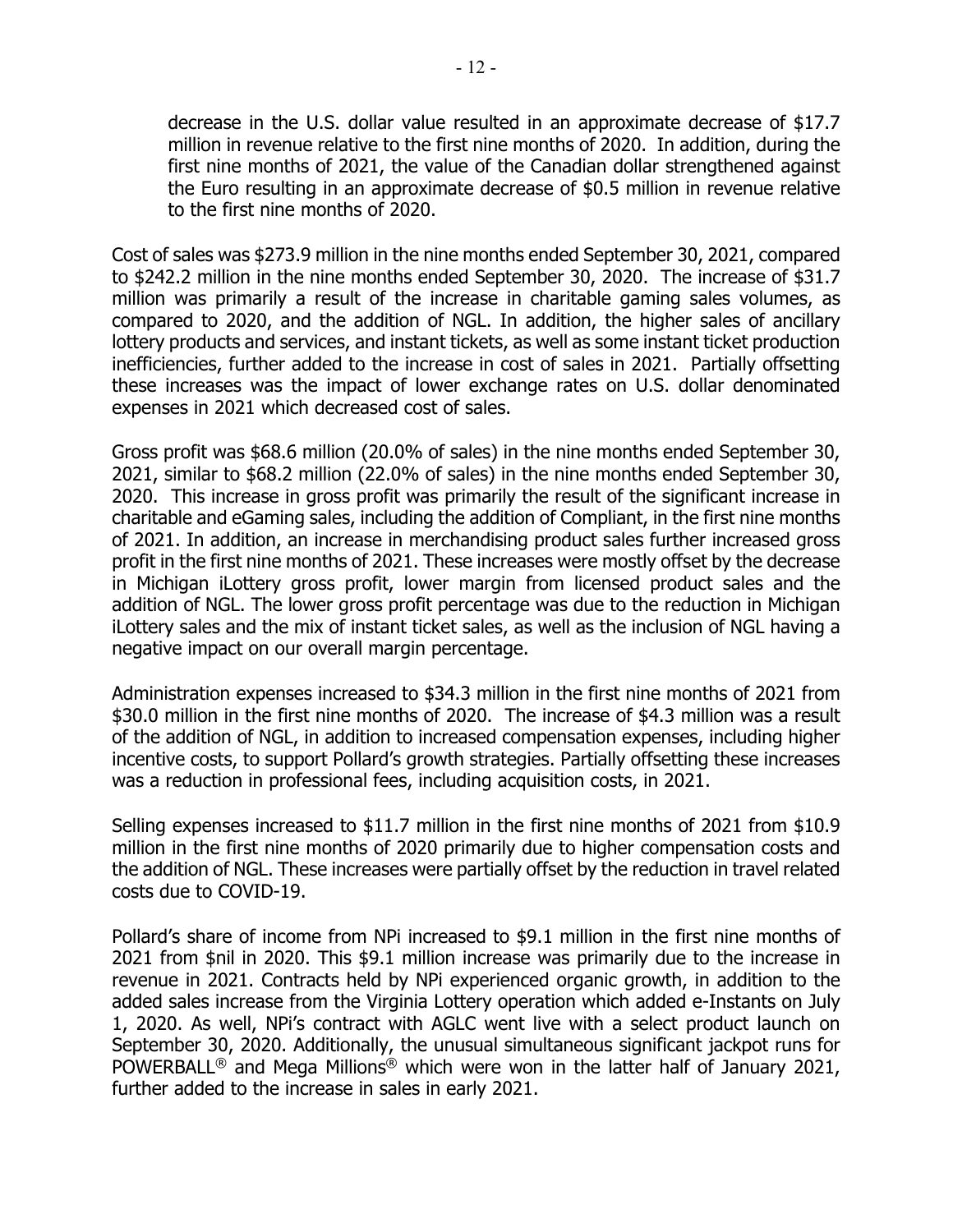Other expenses were \$2.9 million in the first nine months of 2021 compared to \$8.7 million of other income in the nine months ended September 30, 2020. The change of \$11.6 million was due, in part, to the contingent consideration accrual adjustment, as part of our Compliant acquisition, which decreased other income by \$6.0 million. Further reducing other income in 2021, Pollard entered into an agreement for a one-time payment of \$2.5 million to settle all aspects of certain litigation regarding a patent dispute relating to our instant ticket production. In addition, the elimination of the EBITDA support agreement of \$1.0 million, which expired on June 30, 2020, and the \$1.7 million reduction in CEWS recognized in the first nine months of 2021 as compared to 2020, further reduced other income.

The net foreign exchange loss was \$1.5 million in the first nine months of 2021 compared to net foreign exchange loss of \$2.3 million in the first nine months of 2020. The 2021 net foreign exchange loss of \$1.5 million consisted of \$1.8 million realized foreign exchange loss predominately a result of foreign currency denominated currencies and account receivables collected in the first nine months of 2021 being converted into Canadian dollars at unfavorable foreign exchange rates. Offsetting the realized foreign exchange loss was an unrealized foreign exchange gain of \$0.3 million, comprised predominately of an unrealized gain on U.S. denominated liabilities, due to the strengthening of the Canadian dollar, which was partially offset by an unrealized loss on U.S. denominated receivables.

The 2020 net foreign exchange loss of \$2.3 million consisted of a net unrealized foreign exchange loss of \$1.6 million, comprised predominately of an unrealized loss on U.S. denominated liabilities, due to the weakening of the Canadian dollar, which was partially offset by an unrealized gain on U.S. denominated receivables. Also included in the net foreign exchange loss was a \$0.7 million realized foreign exchange loss predominately a result of foreign currency denominated currencies and account receivables collected in the first nine months of 2020 being converted into Canadian dollars at unfavorable foreign exchange rates.

Adjusted EBITDA increased to \$65.3 million in the first nine months of 2021 compared to \$60.3 million in the first nine months of 2020. The primary reasons for the increase of \$5.0 million were the increase in our share of income from our joint venture, NPi, of \$9.1 million in the nine months of 2021 and the increase in gross profit (net of amortization and depreciation) of \$5.5 million. Partially offsetting these increases were the higher administration expenses (net of acquisition costs) of \$4.6 million, an increase in realized foreign exchange loss of \$1.1 million, the decrease in other income (net of contingent consideration and legal settlement) of \$3.1 million and an increase in selling expenses of \$0.8 million.

Interest expense decreased to \$3.4 million in the first nine months of 2021 from \$3.9 million in the first nine months of 2020 primarily as a result of the lower interest rates, partially offset by an increase in average long-term debt in 2021 and the interest accretion on the discounted contingent consideration, related to the Compliant purchase, in 2021.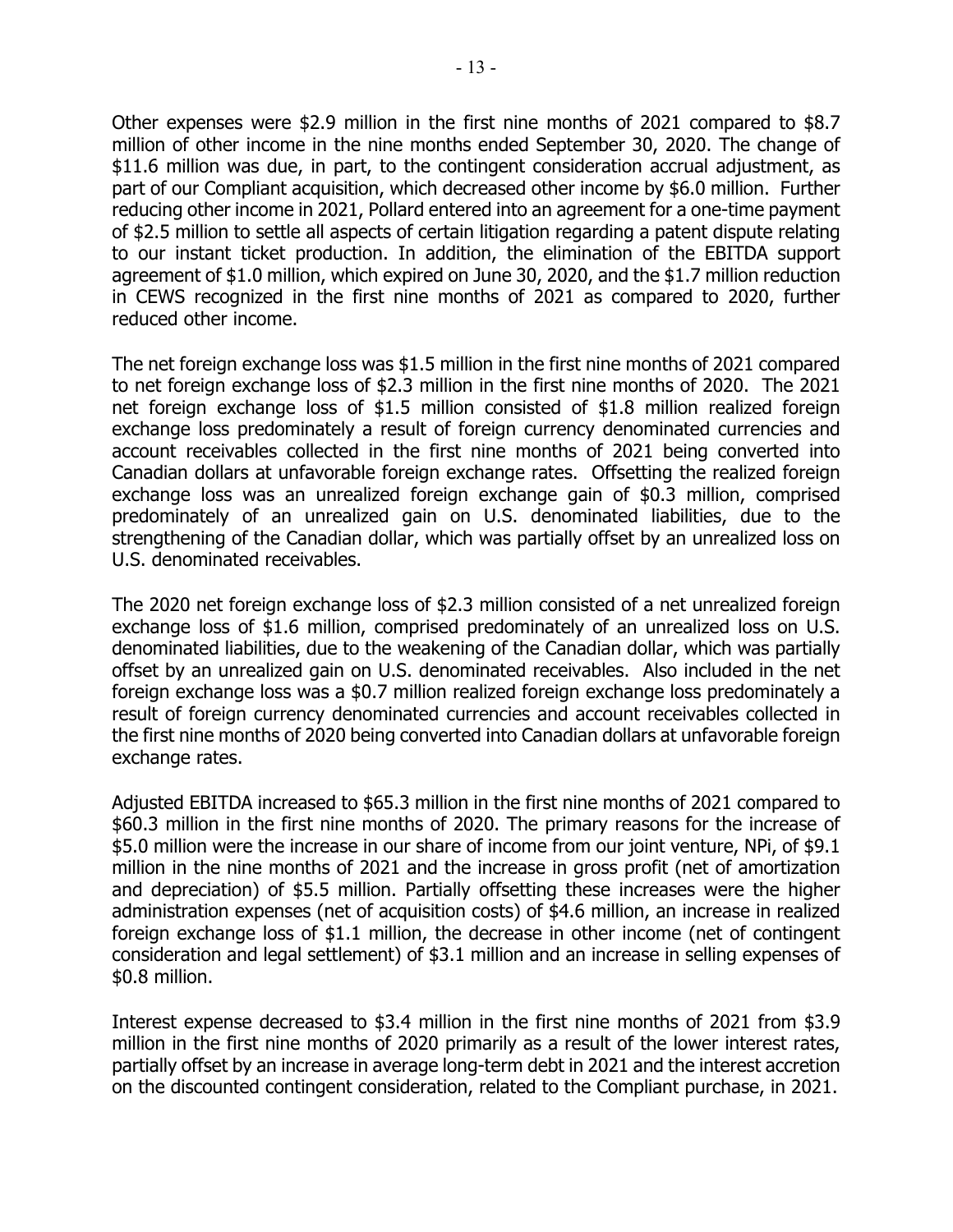Amortization and depreciation, including amortization of intangible assets and depreciation of property and equipment, totaled \$28.8 million during the first nine months of 2021 which increased from \$23.7 million during the first nine months of 2020. The increase of \$5.1 million was primarily as a result of the addition of Compliant and NGL, including the amortization and depreciation relating to the identifiable assets acquired, including intangible assets and property, plant and equipment.

Income tax expense was \$9.4 million in the first nine months of 2021, an effective rate of 39.2%, higher than our domestic rate of 27.0% due primarily to the tax effect of unrecognized non-capital losses and non-deductible expenses. Partially offsetting these increases in effective rate were the lower federal income tax rates in the United States.

Income tax expense was \$8.7 million in the first nine months of 2020, an effective rate of 29.2%, higher than our domestic rate of 27.0% due primarily to the impact of nondeductible expenses and the effect of foreign exchange, which were partially offset by the impact of lower foreign tax rates.

Net income decreased to \$14.5 million in the first nine months of 2021 from \$21.1 million in the first nine months of 2020. The reason for the decrease in net income of \$6.6 million was the increase in other expenses of \$11.6 million, including the contingent consideration expense of \$6.0 million, the increase in administration expenses of \$4.3 million, higher selling costs of \$0.8 million and the increase in income tax expense of \$0.7 million. These decreases in net income were partially offset by the increased share of income from our 50% owned iLottery joint venture, NPi, of \$9.1 million, the increase in gross profit of \$0.4 million, the reduced interest expense of \$0.5 million and the decrease in the net foreign exchange loss of \$0.8 million.

Net income per share (basic and diluted) decreased to \$0.54 per share in the nine months ending September 30, 2021, from \$0.82 in the nine months ending September 30, 2020.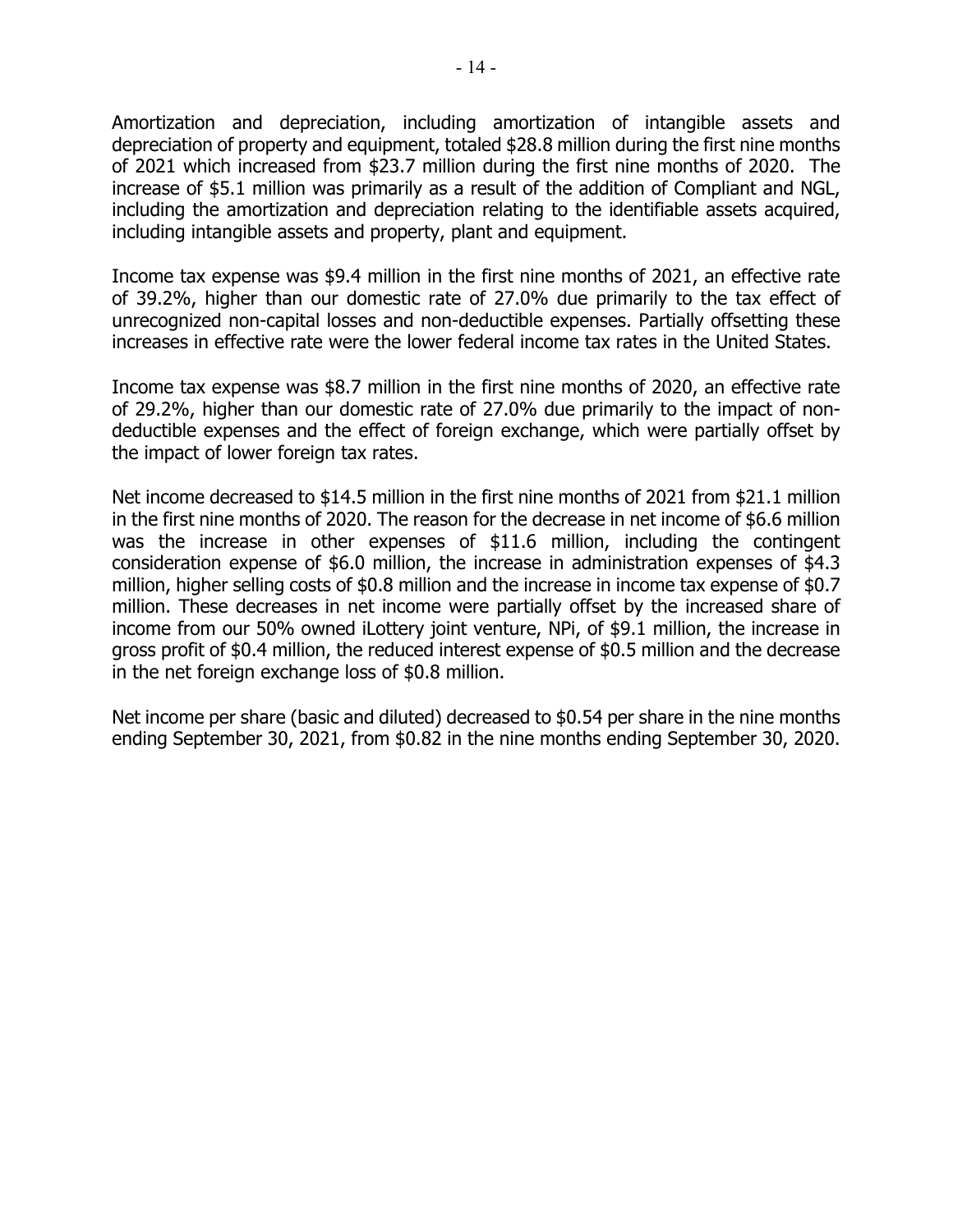## **iLottery**

Pollard and its iLottery partner, Neogames S.A. ("Neogames"), provide iLottery services to the North American Lottery market. In 2013, Pollard was awarded an iLottery contract from the Michigan Lottery. As a result, Pollard entered into a contract with Neogames to provide its technology in return for a 50% financial interest in the operation. Under IFRS, Pollard recognizes its 50% share in the Michigan Lottery contract in its consolidated statements of income in sales and cost of sales.

In 2014 Pollard, in conjunction with Neogames, established NeoPollard Interactive LLC ("NPi"). All iLottery related customer contracts, excluding the Michigan Lottery iLottery contract, have been awarded to NPi. Under IFRS, Pollard accounts for its investment in its joint venture, NPi, as an equity investment. Under the equity method of accounting, Pollard recognizes its share of the income and expenses of NPi separately as (gain) loss on equity investment.

| (millions of dollars)                               |                |                |        |        |                |                |       |
|-----------------------------------------------------|----------------|----------------|--------|--------|----------------|----------------|-------|
|                                                     | Q <sub>3</sub> | Q <sub>2</sub> | Q1     | Q4     | Q <sub>3</sub> | Q <sub>2</sub> | Q1    |
|                                                     | 2021           | 2021           | 2021   | 2020   | 2020           | 2020           | 2020  |
| Sales - Pollard's share                             |                |                |        |        |                |                |       |
| Michigan iLottery                                   | \$5.9          | \$6.8\$        | \$8.4  | \$8.6  | \$9.5          | \$10.3         | \$5.1 |
| NPi                                                 | 9.8            | 9.9            | 9.9    | 6.1    | 3.1            | 2.2            | 1.2   |
|                                                     |                |                |        |        |                |                |       |
| Combined iLottery sales                             | \$15.7         | \$16.7         | \$18.3 | \$14.7 | \$12.6         | \$12.5         | \$6.3 |
| Income (loss) before income taxes - Pollard's share |                |                |        |        |                |                |       |
| Michigan iLottery                                   | \$2.0          | \$2.8          | \$4.0  | \$4.5  | \$5.4          | \$6.5          | \$2.1 |
| NPi                                                 | 2.6            | 2.5            | 4.0    | 1.6    | 0.8            | (0.3)          | (0.5) |
| Combined income before<br>income taxes - Pollard's  |                |                |        |        |                |                |       |
| share                                               | \$4.6          | \$5.3          | \$8.0  | \$6.1  | \$6.2          | \$6.2          | \$1.6 |

#### **SELECT iLOTTERY RELATED FINANCIAL INFORMATION**

Beginning in the second quarter of 2020, with the onset of COVID-19, revenues from Pollard's contract with the Michigan Lottery increased substantially. Contracts held by NPi also experienced significant organic growth, in addition to the sales increase from the Virginia Lottery operation which added e-Instants on July 1, 2020. As well, NPi's contract with Alberta Gaming, Liquor & Cannabis ("AGLC"), went live with a limited product launch on September 30, 2020. The substantial jackpots for POWERBALL® and Mega Millions®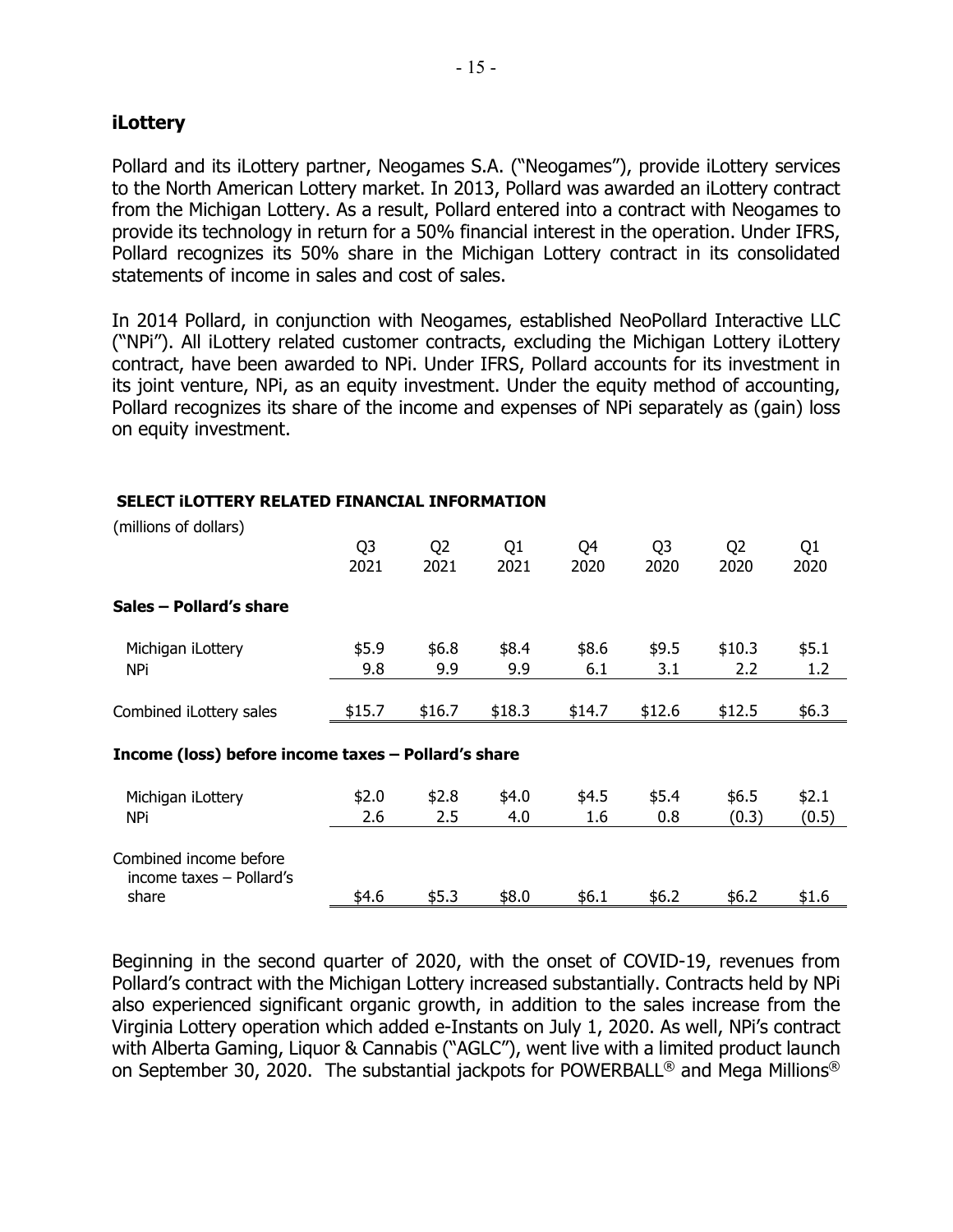awarded in the latter half of January 2021 further increased sales significantly in the fourth quarter of 2020 and the first quarter of 2021.

Sales from our Michigan iLottery operation declined in the third quarter of 2021 due to new pricing coming into effect with our four-year contract extension, starting at the beginning of 2021, the lower exchange rate on U.S. dollar denominated sales and increased online gaming competition. Income before income taxes from Michigan iLottery declined in the second quarter 2021, directly as a result of the decrease in sales.

Sales declined in the third quarter of 2021, from our Michigan iLottery operation due to new pricing coming into effect with our four-year contract extension, starting at the beginning of 2021, increased online gaming competition and the lower exchange rate on U.S. dollar denominated sales. Income before income taxes from Michigan iLottery declined in the second quarter 2021, directly as a result of the decrease in sales.

## **Outlook**

Retail sales of instant tickets continue to be very strong particularly in the United States and we expect this trend to continue. Levels of retail dollar sales remain higher than those witnessed during 2020 and significantly higher than pre-COVID. While higher retail dollar sales do not directly translate into higher volumes at the manufacturing level, we are seeing high order levels from a number of our customers, particularly those based in North America. Sales growth outside of North America has continued to be mixed, but overall our order book for the next few months has never been stronger.

Despite this increase in demand, timing of production and recognition of sales can be impacted by a number of factors including more recently transportation and logistical delays. Revenue recognition of some of our third quarter production has been delayed into the fourth quarter, and we anticipate larger production and sales volumes of instant tickets to be attained in the fourth quarter. Similarly our average selling price was lower than expected in the third quarter as higher value work was delayed into the fourth quarter, resulting in a higher average selling price anticipated in the fourth quarter.

Transportation challenges in our supply chains and in shipping product to our customers appear likely to continue, which may delay revenue recognition and have some impact on our instant ticket operations, however currently we don't expect these operational impacts to be very significant.

iLottery operations remain a focal point of interest for the lottery sector, particularly in the United States, and we continue to see this as an important long-term growth opportunity for the industry. Specific prospects for new contracts remain limited, however, as the various stakeholders in conjunction with their state governments work through the assessment and approval process, resulting in a slow development cycle. We continue to support the industry and provide extensive information and discussions to assist them in increasing their understanding of the benefits of iLottery. Our current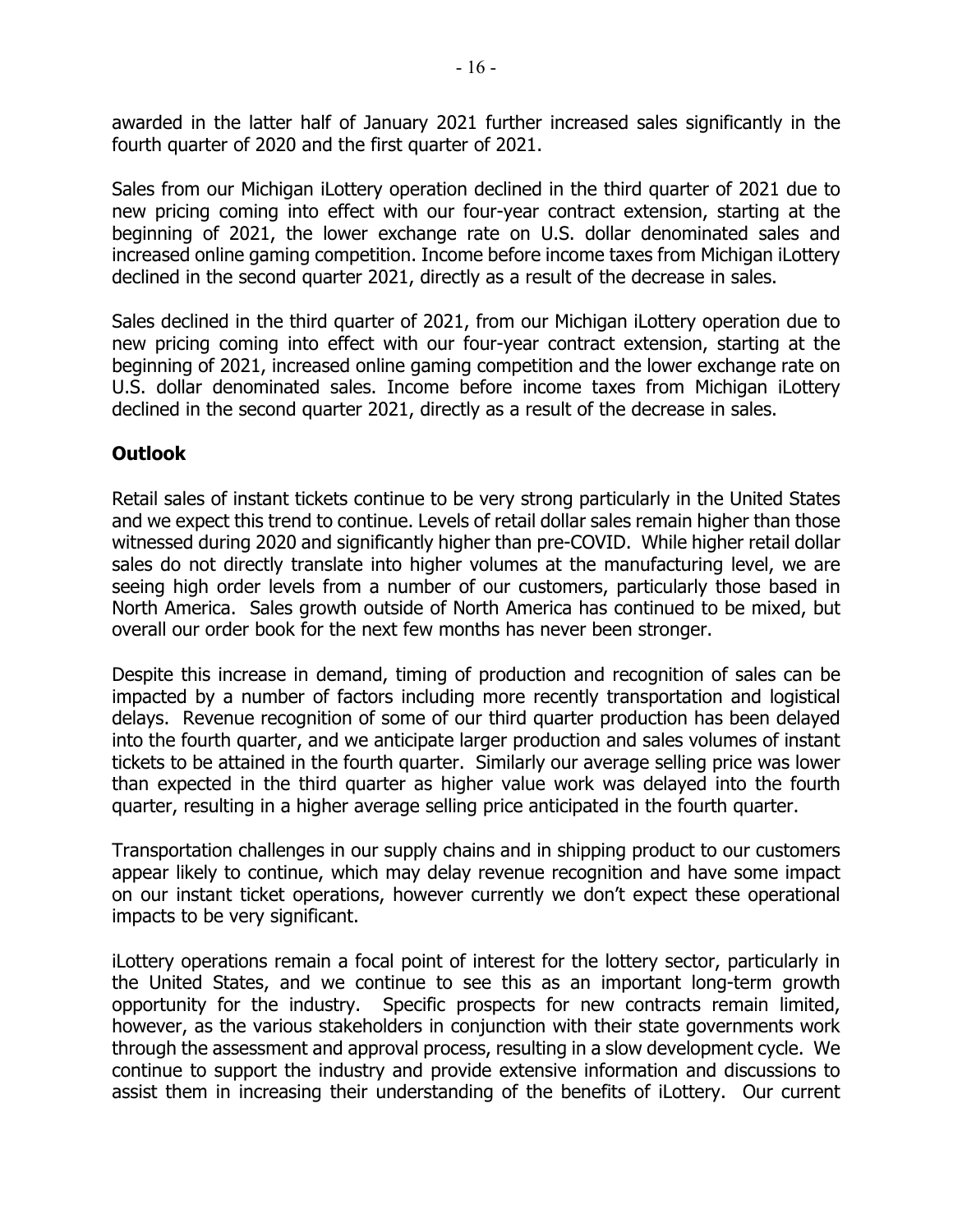iLottery operations continue to be the market leader in the United States, despite the slowdown experienced in the financial results in the third quarter. We expect these headwinds to continue through the fourth quarter as operations settle into more sustainable post-COVID-19 levels of demand.

COVID-19 remains a significant part of our society and we continue to see effects throughout all aspects of our personal and business lives. While direct impacts on our business operations are being addressed, and reducing, the risk of future retail closures and possible impacts on our workforce continue, requiring a focused approach on our risk management and resources throughout our businesses. We remained resolute on ensuring a healthy and safe environment for our team including a number of programs offering encouragement for all employees to be vaccinated.

Our charitable gaming and Diamond Game businesses, including Compliant, remains very strong with record levels of consumer demand still evident throughout most of these markets. We remain focused on increasing our production capacity in order to meet these needs and have seen recent success in increasing our hiring as well as increasing the efficiency of our manufacturing capacity. All of our markets were finally re-opened from various COVID closures during the third quarter and we anticipate positive results in this segment during the fourth quarter as well as into the future.

Cashflow and available liquidity remained very strong through the third quarter and we anticipate this trend to continue, providing the internal resources to invest in the growth of our current business, devote capital to new opportunities, including acquisition prospects, as well as maintaining our very conservative debt management philosophy.

The lottery and charitable gaming industry continues to show very strong growth fundamentals for both the near and long term, driven by strong underlying consumer demand. We are confident in the opportunities available to our organization and in particular the positive trends for our fourth quarter. We expect to provide stronger financial results relative to the third quarter due to improved results across a number of our business segments. Longer term the investments we are making to strengthen and broaden our product offerings will provide lotteries significant prospects to expand their proceeds available to support good causes and allow Pollard Banknote to continue to be their partner of choice.